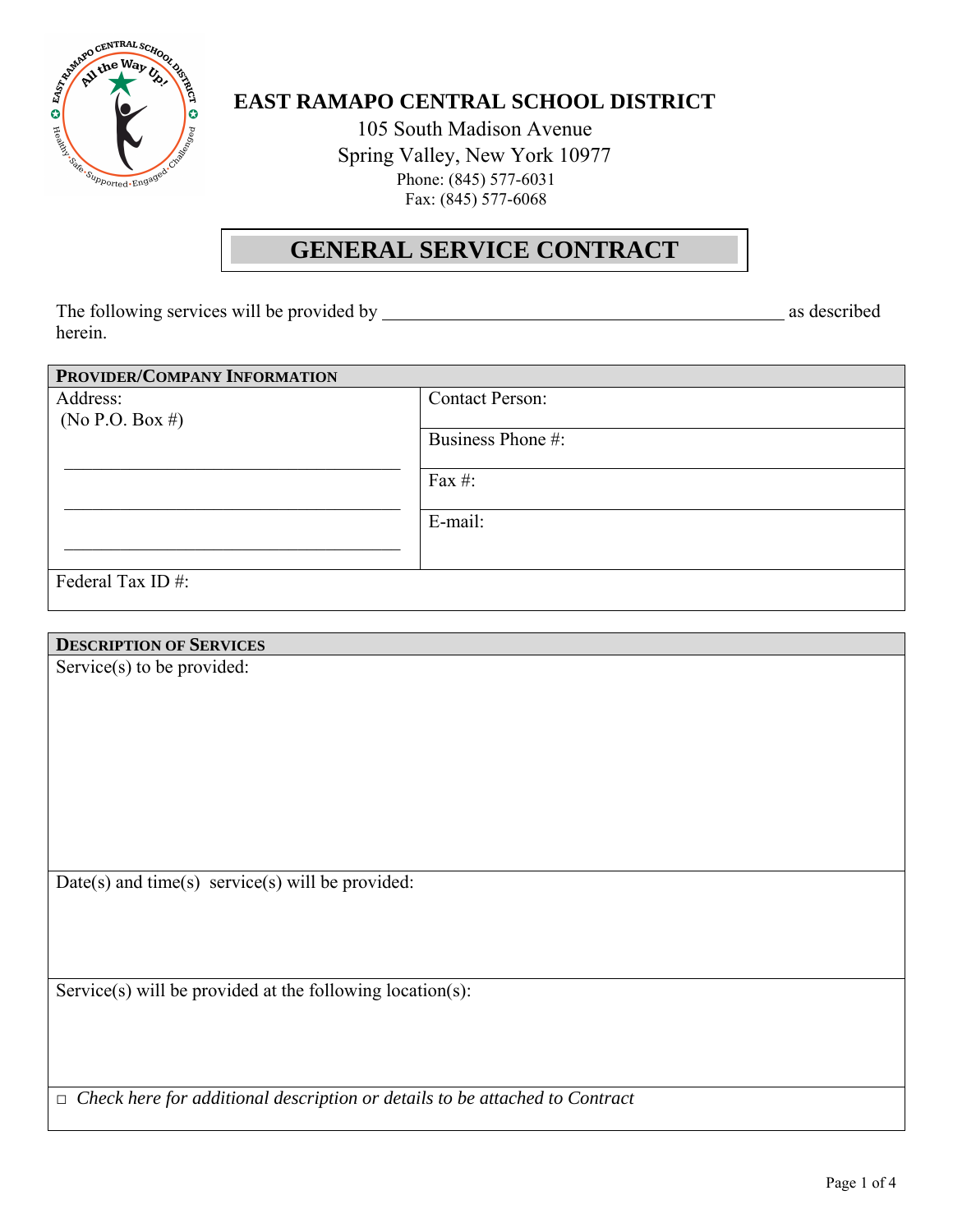| FEES FOR SERVICE(S), MATERIALS AND EXPENSES                             |        |  |                                                                                                                                                                                                                                                                                                                                                                                                   |  |  |
|-------------------------------------------------------------------------|--------|--|---------------------------------------------------------------------------------------------------------------------------------------------------------------------------------------------------------------------------------------------------------------------------------------------------------------------------------------------------------------------------------------------------|--|--|
| $\Box$ Flat Fee                                                         | $\sim$ |  |                                                                                                                                                                                                                                                                                                                                                                                                   |  |  |
|                                                                         |        |  |                                                                                                                                                                                                                                                                                                                                                                                                   |  |  |
|                                                                         |        |  | $\Box$ Daily Rate $\qquad \qquad$ $\qquad \qquad$ $\qquad \qquad$ $\qquad \qquad$ $\qquad \qquad$ $\qquad \qquad$ $\qquad \qquad$ $\qquad \qquad$ $\qquad \qquad$ $\qquad \qquad$ $\qquad \qquad$ $\qquad \qquad$ $\qquad \qquad$ $\qquad \qquad$ $\qquad \qquad$ $\qquad \qquad$ $\qquad \qquad$ $\qquad \qquad$ $\qquad \qquad$ $\qquad \qquad$ $\qquad \qquad$ $\qquad \qquad$ $\qquad \qquad$ |  |  |
|                                                                         |        |  |                                                                                                                                                                                                                                                                                                                                                                                                   |  |  |
|                                                                         |        |  |                                                                                                                                                                                                                                                                                                                                                                                                   |  |  |
| Description of Supplies/Materials Needed:                               |        |  |                                                                                                                                                                                                                                                                                                                                                                                                   |  |  |
|                                                                         |        |  |                                                                                                                                                                                                                                                                                                                                                                                                   |  |  |
| Cost of Supplies/Materials, if applicable: \$                           |        |  |                                                                                                                                                                                                                                                                                                                                                                                                   |  |  |
| Description of Travel Expenses (itemized):                              |        |  |                                                                                                                                                                                                                                                                                                                                                                                                   |  |  |
|                                                                         |        |  |                                                                                                                                                                                                                                                                                                                                                                                                   |  |  |
|                                                                         |        |  |                                                                                                                                                                                                                                                                                                                                                                                                   |  |  |
| Cost of Travel Expenses (include travel and lodging), if applicable: \$ |        |  |                                                                                                                                                                                                                                                                                                                                                                                                   |  |  |
| <b>TOTAL PAYMENT NOT TO EXCEED: \$</b>                                  |        |  |                                                                                                                                                                                                                                                                                                                                                                                                   |  |  |
| <b>Budget Code/Source of Funding:</b>                                   |        |  |                                                                                                                                                                                                                                                                                                                                                                                                   |  |  |
| Purchase Order Number(s):                                               |        |  |                                                                                                                                                                                                                                                                                                                                                                                                   |  |  |
|                                                                         |        |  |                                                                                                                                                                                                                                                                                                                                                                                                   |  |  |
|                                                                         |        |  |                                                                                                                                                                                                                                                                                                                                                                                                   |  |  |
| <b>SPECIAL ARRANGEMENTS</b>                                             |        |  |                                                                                                                                                                                                                                                                                                                                                                                                   |  |  |

 $\Box$  AV/Technology Needs (i.e. projector, screen):

 $\Box$  Room Arrangements:

 $\Box$  Other (easel, chart paper, etc.):  $\Box$ 

#### **CONDITIONS FOR PAYMENT**

Payment to Provider/Company will be issued only after completion of services and submission of invoices and timesheets (vouchers). The Provider/Company agrees to provide invoices and timesheets and any other documentation deemed necessary in compliance District requirements. The District will pay the Provider/Company within thirty days after receiving the invoice for such services; the final invoice is to be submitted to the District no later than  $\qquad \qquad , 20$ . The District shall only reimburse lodging, travel and other charges which are specifically agreed to in advance by the District and approved in accordance with District practices. Any such charges shall be reimbursed consistent with District policy.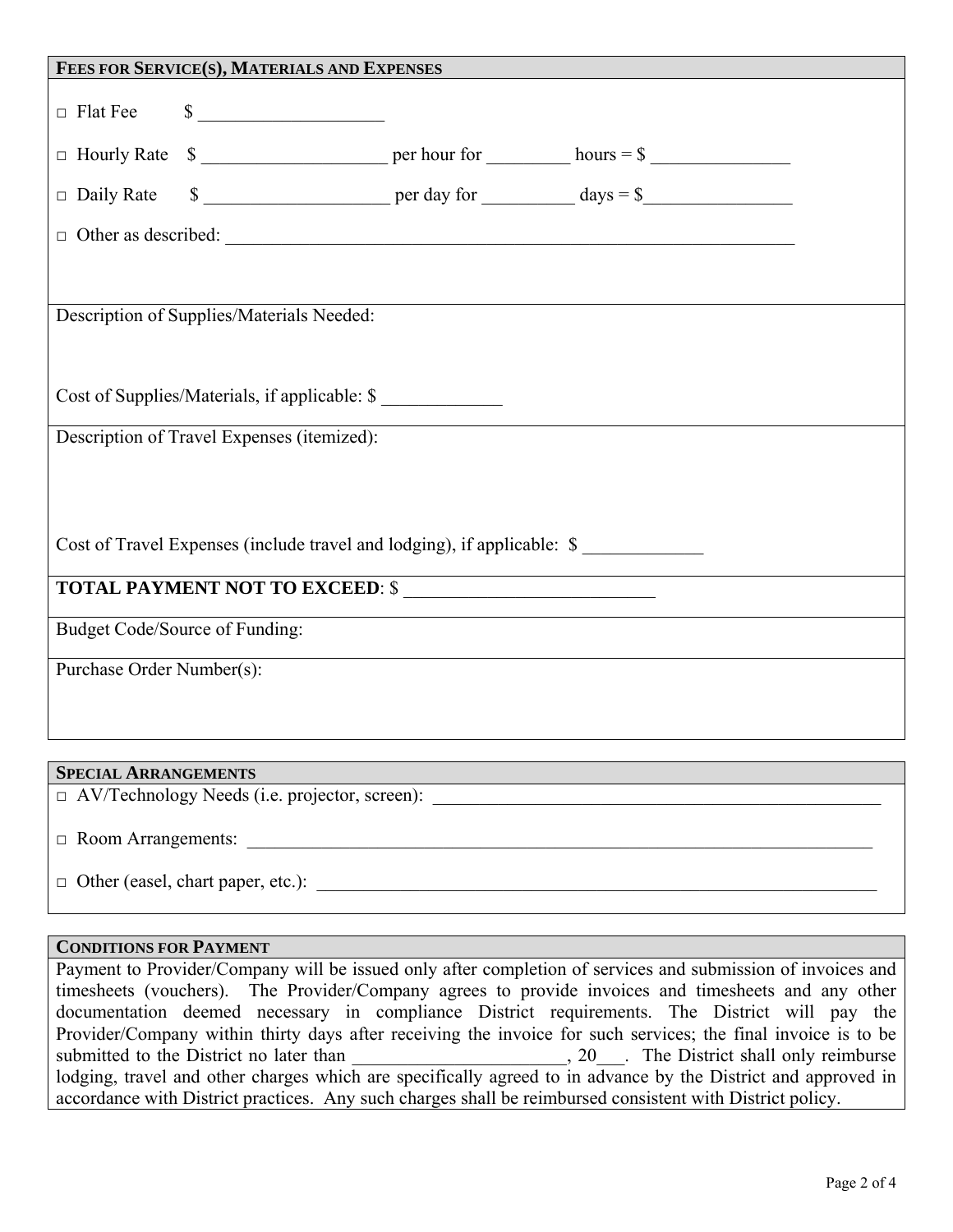#### **INDEMNIFICATION**

The Provider/Company agrees to defend, indemnify and hold harmless the District, its officers, directors, agents, or employees against all claims, demands, actions, lawsuits, costs, damages and expenses, including attorneys' fees, judgments, fines and amounts arising from any willful act, omission, error, recklessness or negligence of the Provider/Company, its officers, directors, agents or employees in connection with the performance and/or nonperformance of services pursuant to this Agreement.

#### **INDEPENDENT CONTRACTOR STATUS**

The Parties agree that the Provider/Company shall be deemed an Independent Contractor of the District and shall in no manner be deemed an employee of the District.

#### **NON-DISCRIMINATION REQUIREMENTS**

To the extent required by Article 15 of the Executive Law (also known as the Human Rights Law) and all other State and Federal statutory and constitutional non-discrimination provisions, the Provider/Company agrees it and those it employs or contracts with to provide services pursuant to this Agreement shall not discriminate against any employee or applicant for employment because of race, creed, color, sex, national origin, sexual orientation, age, disability, genetic predisposition or carrier status, or marital status, or any other basis protected by law

#### **SEXUAL HARASSMENT**

Federal law and the policies of the District prohibit sexual harassment of employees and students. Sexual harassment includes any unwelcome sexual advances, requests for sexual favors or other verbal or physical conduct of a sexual nature that create a hostile or offensive working environment for District employees or students. the Provider/Company shall exercise control over itself and employees so as to prohibit acts of sexual harassment of District employees or students. In the event the District, in its reasonable judgment, determines that the Provider/Company or any of its employees have committed an act of sexual harassment, upon notice from the District, the Provider/Company shall cause such person to be removed and shall take such other action as may be reasonably necessary to cause such sexual harassment to cease.

#### **NON-SMOKING POLICY**

The District's schools are smoke-free. No smoking or other use of tobacco products is allowed on any property owned by the District. The Provider/Company shall fully comply with this smoke-free policy.

# **DRUG-FREE WORKPLACE**

Neither the Provider/Company nor any employee of the Provider/Company shall engage in the unlawful manufacture, distribution, possession, or use of a controlled substance while performing any activity covered by this Agreement. The District reserves the right to request a copy of the Provider/Company's Drug-Free Workplace Policy. The Provider/Company shall insert a provision similar to this section in all subcontracts or contracts with third parties for services to be performed pursuant to this Agreement.

#### **COMPLIANCE WITH DISTRICT POLICIES**

The Parties shall perform all obligations under this Agreement in accordance with all federal, state and local laws, rules and regulations directly applicable to them. The Provider/Company shall obtain and maintain any necessary permits, licenses, registration and/or approvals of governmental authorities that are applicable to the services to be provided pursuant to this Agreement, namely, those required by the services to be provided pursuant to this Agreement, namely, New York State Department of Education, the Board of Education and/or the District shall be the District's responsibility. In addition, the Provider/Company shall comply with any of the District's written safety policies that are generally applicable to visitors and contractors entering District grounds, provided that such policies are provided to the Provider/Company for review in reasonable time in advance of it entering school grounds. the Provider/Company will replace within a reasonable time of notice from the District, any personnel assigned to perform work on District premises in the event the District has a reasonable basis for such request.